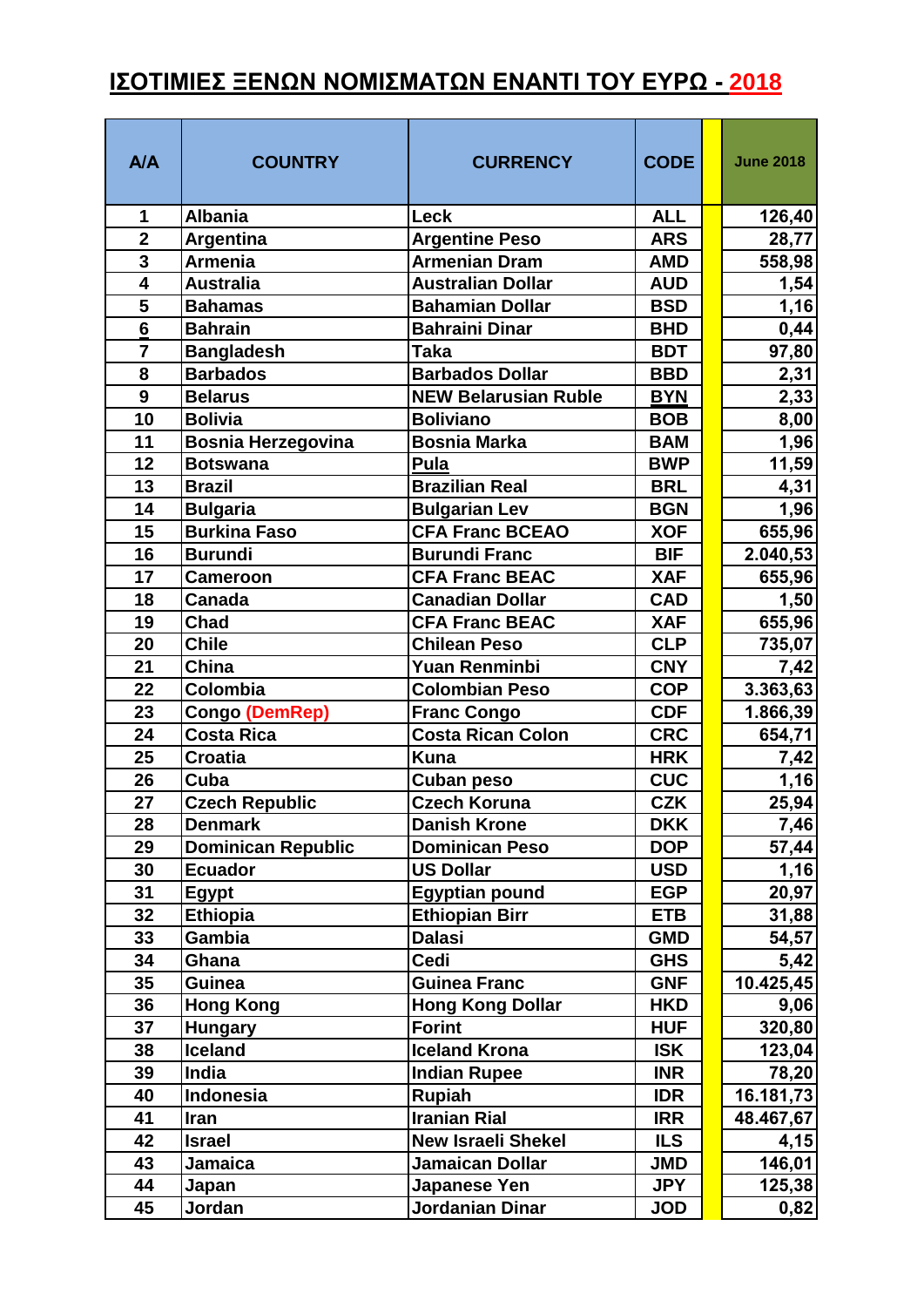| A/A | <b>COUNTRY</b>                | <b>CURRENCY</b>               | <b>CODE</b> | <b>June 2018</b> |
|-----|-------------------------------|-------------------------------|-------------|------------------|
| 46  | Kazakhstan                    | <b>Tenge</b>                  | <b>KZT</b>  | 382,16           |
| 47  | Kenya                         | <b>Kenyan Shilling</b>        | <b>KES</b>  | 117,50           |
| 48  | <b>Kuwait</b>                 | <b>Kuwaiti Dinar</b>          | <b>KWD</b>  | 0,35             |
| 49  | Lebanon                       | <b>Lebanese Pound</b>         | <b>LBP</b>  | 1.746,61         |
| 50  | Libya                         | <b>Libyan Dinar</b>           | <b>LYD</b>  | 1,58             |
| 51  | <b>Madagascar</b>             | <b>Malagasy Franc</b>         | <b>MGA</b>  | 3.849,65         |
| 52  | <b>Malawi</b>                 | <b>Kwacha</b>                 | <b>MWK</b>  | 833,27           |
| 53  | <b>Malaysia</b>               | <b>Malaysian Ringgit</b>      | <b>MYR</b>  | 4,62             |
| 54  | <b>Maldive Is.</b>            | Rufiyaa                       | <b>MVR</b>  | 17,94            |
| 55  | <b>Mauritania</b>             | Ouguiya                       | <b>MRO</b>  | 411,39           |
| 56  | <b>Mauritius</b>              | <b>Maur Rupee</b>             | <b>MUR</b>  | 40,51            |
| 57  | <b>Mexico</b>                 | <b>Mexican Peso</b>           | <b>MXN</b>  | 22,96            |
| 58  | <b>Moldova</b>                | <b>Moldovan Leu</b>           | <b>MDL</b>  | 19,31            |
| 59  | Mongolia                      | <b>Tugrik</b>                 | <b>MNT</b>  | 2.787,32         |
| 60  | <b>Morocco</b>                | Moroccan Dirham               | <b>MAD</b>  | 11,05            |
| 61  | Mozambique                    | <b>Meticai</b>                | <b>MZN</b>  | 69,54            |
| 62  | <b>Namibia</b>                | <b>Namibian Dollar</b>        | <b>NAD</b>  | 14,59            |
| 63  | <b>Nepal</b>                  | <b>Nepalese Rupee</b>         | <b>NPR</b>  | 125,66           |
| 64  | <b>New Zealand</b>            | <b>New Zealand Dollar</b>     | <b>NZD</b>  | 1,67             |
| 65  | Nicaragua                     | <b>Cordoba Oro</b>            | <b>NIO</b>  | 36,45            |
| 66  | <b>Niger Rep</b>              | <b>CFA Franc BCEAO</b>        | <b>XOF</b>  | 655,96           |
| 67  | Nigeria                       | <b>Naira</b>                  | <b>NGN</b>  | 418,86           |
| 68  | <b>Norway</b>                 | <b>Norwegian Krone</b>        | <b>NOK</b>  | 9,57             |
| 69  | Oman                          | <b>Rial Omani</b>             | <b>OMR</b>  | 0,48             |
| 70  | <b>Pakistan</b>               | <b>Pakistan Rupee</b>         | <b>PKR</b>  | 133,65           |
| 71  | Panama                        | <b>Balboa</b>                 | <b>PAB</b>  | 1,16             |
| 72  | Peru                          | <b>Nuevo Sol</b>              | <b>PEN</b>  | 3,79             |
| 73  | <b>Philippines</b>            | <b>Philippine Peso</b>        | <b>PHP</b>  | 60,84            |
| 74  | <b>Poland</b>                 | <b>Zloty</b>                  | <b>PLN</b>  | 4,34             |
| 75  | Qatar                         | <b>Qatari Riyal</b>           | QAR         | 4,24             |
| 76  | Romania                       | <b>New Leu</b>                | <b>RON</b>  | 4,64             |
| 77  | <b>Russia</b>                 | <b>Russian Ruble</b>          | <b>RUB</b>  | 72,57            |
| 78  | Rwanda                        | <b>Rwanda Franc</b>           | <b>RWF</b>  | 1.007,92         |
| 79  | Saudi Arabia                  | Saudi Riyal                   | <b>SAR</b>  | 4,32             |
| 80  | <b>Senegal</b>                | <b>CFA Franc BCEAO</b>        | <b>XOF</b>  | 655,96           |
| 81  | <b>Serbia</b>                 | <b>Dinar</b>                  | <b>RSD</b>  | 119,18           |
| 82  | <b>Seychelles</b>             | <b>Seychelles Rupee</b>       | <b>SCR</b>  | 15,51            |
| 83  | <b>Sierra Leone</b>           | Leone                         | <b>SLL</b>  | 8.912,53         |
| 84  | <b>Singapore</b>              | <b>Singapore Dollar</b>       | <b>SGD</b>  | 1,55             |
| 85  | <b>South Africa</b>           | Rand                          | <b>ZAR</b>  | 14,63            |
| 86  | <b>South Korea</b>            | <b>Won</b>                    | <b>KRW</b>  | 1.247,56         |
| 87  | Sri Lanka                     | Sri Lanka Rupee               | <b>LKR</b>  | 182,40           |
| 88  | <b>Sudan Rep</b>              | <b>Sudanise Pound</b>         | <b>SDG</b>  | 20,98            |
| 89  | <b>Swaziland</b>              | Lilangeni                     | <b>SZL</b>  | 14,59            |
| 90  | <b>Sweden</b>                 | <b>Swedish Krona</b>          | <b>SEK</b>  | 10,41            |
| 91  | <b>Switzerland</b>            | <b>Swiss Franc</b>            | <b>CHF</b>  | 1,15             |
| 92  | <b>Syria Arab Republic</b>    | <b>Syrian Pound</b>           | <b>SYP</b>  | 596,00           |
| 93  | <b>Special Drawing Rights</b> | <b>Special Drawing Rights</b> | <b>XDR</b>  | 0,82             |
|     |                               |                               |             |                  |